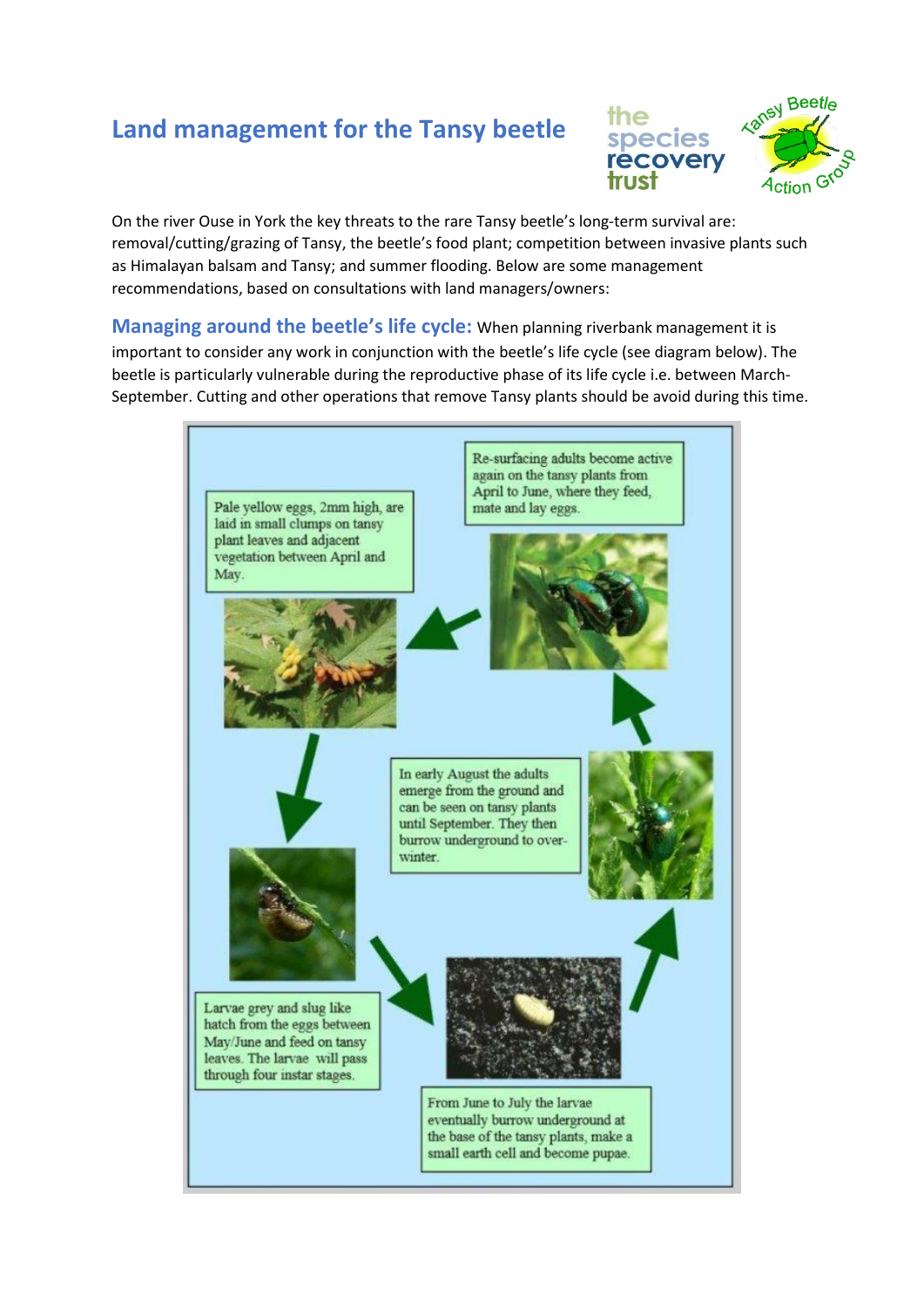**Grazing:** For areas of high grazing, where clumps of Tansy are being eaten, stock-proof enclosures containing Tansy plants have worked well, both at Riccall and Beningbrough Hall. Enclosures are areas are that are protected with normal wooden fencing and about 6 x 5 m in area. They create a non-grazed area either around extensive, existing Tansy clumps (if feasible) or built in an appropriate site and then Tansy can be planted within.

- Enclosures are best constructed using post and 2 or 3 rail fencing, which is resistant to cattle but still permeable to floodwater. A barbed wire strand around the top deters cattle reaching over.
- A design that is flooding friendly is best in order to channel the water around the enclosure. In exposed locations, enclosures should run to a point at the upstream end to reduce resistance to flood debris. If they are situated within 7 metres of the bank top, a 'works in rivers' consent may be required from the Environment Agency.
- Enclosures need annual inspection/repair, particularly after flooding, to maintain their integrity.



One of the stock-proof enclosures at Riccall, within with Tansy has been established

**Cutting:** Sections of riverbank containing Tansy may need to be cut to allow access and to generally manage plant growth. It is often used to control problem plants e.g. thistles. For example, topping can stop the seeding of thistles. When plant growth is vigorous and thistles and nettles are prolific, cutting and removal of all plant material once a year (at a time not affecting the beetle's lifecycle) is recommended to reduce nutrients.

Management of riverbanks by mowing should ideally be done during the beetle's overwintering period, October-February. If vital, cutting could be done in late June to mid-July (during the pupation period), but avoiding larger Tansy patches. Marking of Tansy clumps with flags or canes, and avoiding them during cutting, can also allow flexibility around timing and frequency of management.

**Managing competitive plants:** Competitive plants can include invasive species (particularly Himalayan Balsam), as well as Willow. The latter is not an invasive but dominates riverbanks and Tansy plants are unable grow under heavy shade.

Himalayan Balsam is very prevalent on the Ouse and easily outcompetes Tansy. The use of chemical control should be avoided near to the river but this species can be strimmed or pulled (to prevent encroachment on Tansy), or will be grazed by cattle. When planting Tansy for the beetle, it is best to avoid in areas where Himalayan balsam is highly dominant, unless there are resources available to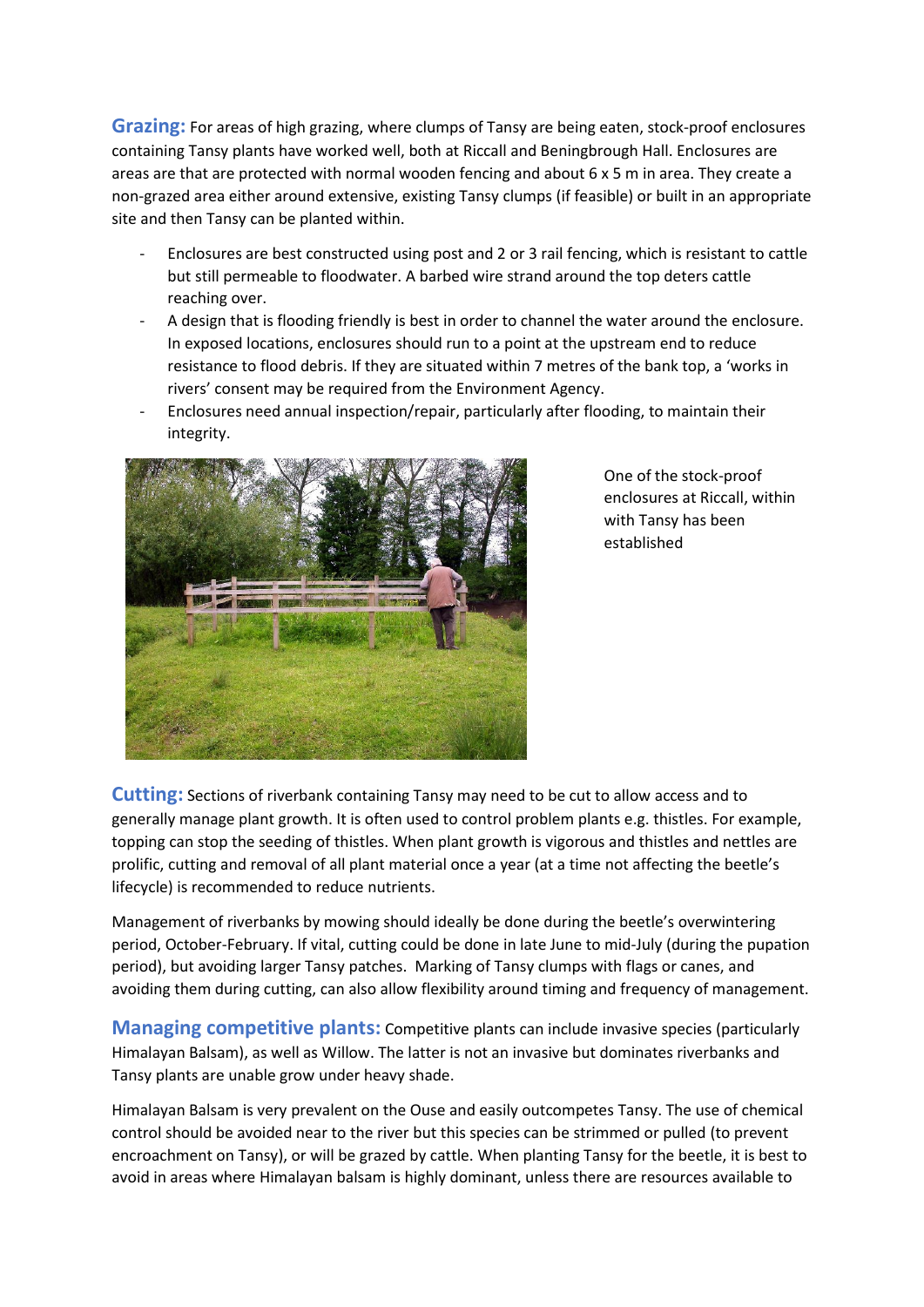allow annual control. The Tansy beetle monitoring scheme also provides data to the Environment Agency to help support control of Himalayan balsam and other invasive plant species.

Willow has many benefits for wildlife and helps to prevent bank erosion, but they do spread along the riverbank creating long stretches where Tansy is unable to grow. However, Willows can be cut back and their spread managed. This can be done strategically to increase the size of certain Tansy patches. When considering whether to remove willows entirely, the bank erosion protection created by the trees needs to consider.



Himalayan balsam encroaching on Tansy

## **Plant confusion:**

Sometimes Tansy can be confused with other plants, particularly Ragwort which is often controlled, and so Tansy can be removed by mistake. Tansy is a perennial with button-like flowers that mature in July to October. It has dissected leave with finely toothed leaflets and a strong aromatic scent when crushed. In comparison Ragwort has deeply divided leave with daisy-like flowers. See photo right with Tansy (front-bottom) and Ragwort (back-top). Double-check plant identification before uprooting or cutting them.

## **Planting and seeding:**

Where long stretches of riverbank are devoid of Tansy, and grazing is light or



absent, using plug-planting or seeding on prepared areas of bare ground can be used to fill in gaps. In wider bank reseeding schemes, Tansy should be included in the seed mix. This should be done with material of local provenance, as Tansy sourced from different locations can vary in chemotypes and may not be suitable for Tansy beetles. You can collect your own seeds or split Tansy clumps from the riverbank; local sources for York-derive seeds and plants are Miresbeck Nursery [www.miresbeck.co.uk](http://www.miresbeck.co.uk/) and Brunswick Organic Nursery [www.brunswickyork.org.uk.](http://www.brunswickyork.org.uk/)